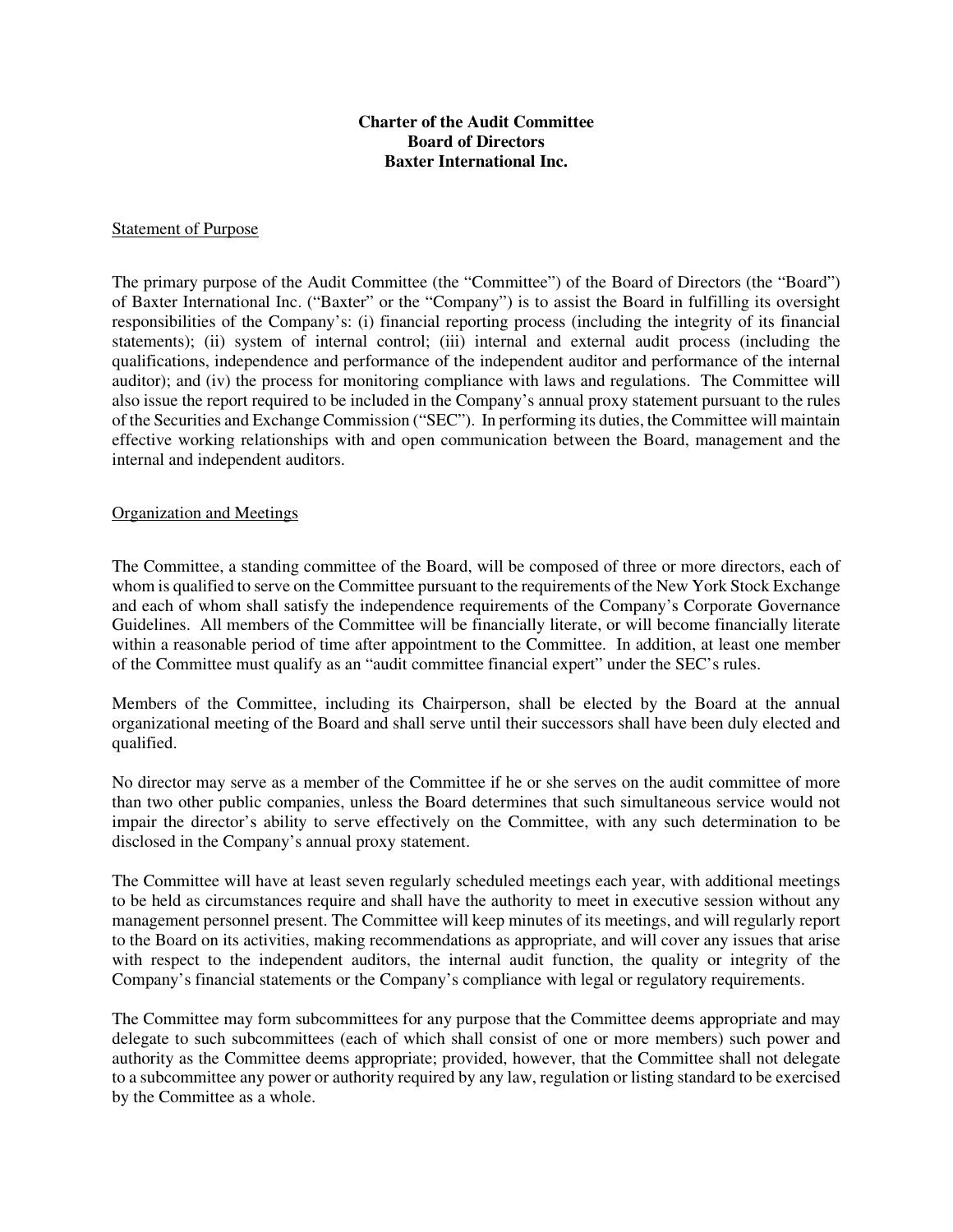## Key Responsibilities

The Committee's job is one of oversight and it recognizes that the Company's management is responsible for preparing the Company's financial statements and that the outside auditors are responsible for auditing those financial statements. Additionally, the Committee recognizes that financial management, the internal audit staff and the outside auditors, have more time, knowledge and more detailed information on the Company than do Committee members; consequently, in carrying out its oversight responsibilities (including with respect to the Company's risk management policies and procedures), the Committee is not providing any expert or special assurance as to the Company's financial statements or any professional certification as to the outside auditor's work.

Additionally, the Committee shall have the authority to approve certain business development and finance activities of the Company without further action of the Board, subject to the limitations set forth below.

The following functions shall be the common recurring or other permissible activities of the Committee in carrying out the functions described above. These functions are set forth as a guide with the understanding that the Committee may diverge from this guide as appropriate given the circumstances, and in accordance with applicable rules, regulations and listing standards and any restrictions imposed by the Board.

## Internal Control

- Review Baxter's significant policies and procedures with management, including its disclosure controls and procedures and its internal controls and procedures for financial reporting and cybersecurity, and recommend to the Board any changes considered appropriate.
- Review the adequacy and effectiveness of Baxter's financial and accounting controls with the independent auditor and the internal auditor, as appropriate, receiving recommendations for the improvement of such controls and reviewing whether any such previously approved recommendations have been implemented.

## External Audit

- Be directly responsible for the appointment, compensation, retention and oversight of the work of any independent auditor engaged for the purpose of preparing or issuing an audit report or performing other audit, review or attest services for the Company, and each such independent auditor must report directly to the Committee.
- Review and approve in advance the annual engagement letter of the Company's independent auditor, including the proposed fees contained therein, as well as all audit and all permissible non-audit engagements to be undertaken by the independent auditor, either explicitly or through pre-approval policies and procedures approved by the Committee.
- Ensure the objectivity of the independent auditor by reviewing and discussing with the independent auditor all significant relationships which the auditor has with the Company and its affiliates, including: (i) requesting, receiving and reviewing, on an annual basis, a formal written statement delineating all relationships which may reasonably be thought to bear on the independence of the independent auditor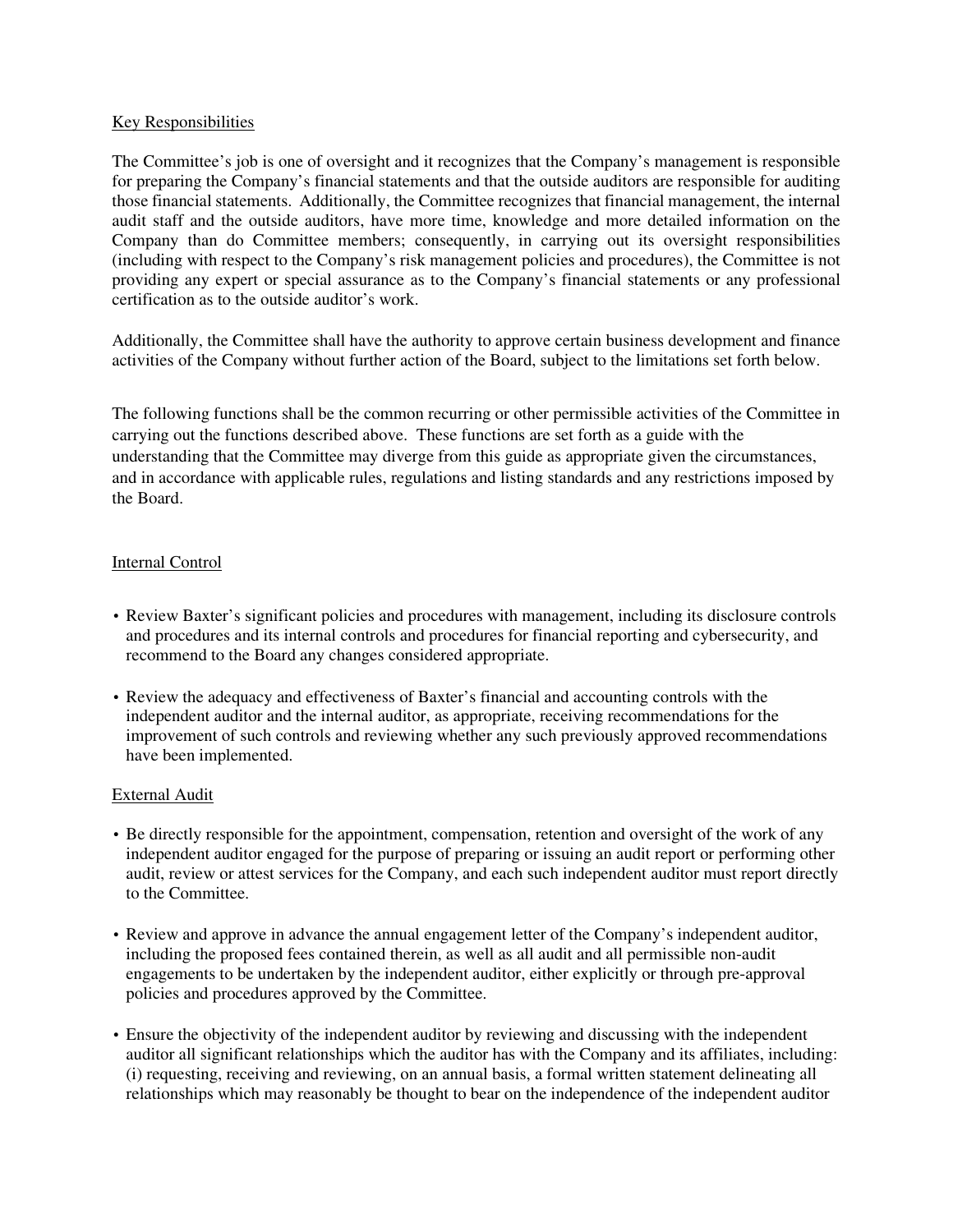with respect to the Company in accordance with professional standards governing such independence; (ii) discussing with the independent auditor any disclosed relationships or services that may impact the objectivity and independence of the independent auditor; and (iii) take appropriate action in response to the independent auditor's report to satisfy itself of the independence of the independent auditors.

- Assess the quality-controls of the independent auditor by reviewing with the lead audit partner of the independent auditor, on an annual basis or more frequently as the Committee considers appropriate, a report from the independent auditor describing the following: its internal quality-control procedures; and any material issues raised by the most recent internal quality-control review or peer review of the firm, or by any inquiry or investigation by governmental or professional authorities, within the preceding five years, respecting one or more independent audits carried out by the firm and any steps taken to deal with any such issues.
- Review and approve the proposed audit scope and procedures to be utilized by the independent auditor (including the proposed annual external audit plan) and any significant changes to such plan.
- At the conclusion of each annual audit, review such matters related to the conduct of the audit that are to be communicated to the Committee under generally accepted auditing standards, as well as any other comments or recommendations made by the independent auditor.
- Evaluate the qualifications, performance and independence of the independent auditor, including the lead audit partner, taking into account the opinions of management and the Company's internal auditors.
- Ensure regular rotation of the audit partners as required by law and consider whether the independent auditor should be rotated.
- Review regularly with the independent auditor whether there have been any audit problems or difficulties encountered during the audit and management's response thereto, including any restrictions on the scope of the activities of the independent auditor or on access to requested information and any significant disagreements with management, and the responsibilities, budget and staffing of the internal auditor.
- Resolve disagreements between the Company's independent auditor and management regarding financial reporting.
- Approve and periodically review the Company's policy with respect to hiring of employees and former employees of independent auditors. Specifically, the Company will not hire any current or previous employees of its independent auditor who are or have, within the last two years, worked on the Company's audit.

## Internal Audit

- Review the qualifications and organizational structure of the internal audit function and concur in the appointment, replacement, reassignment or dismissal of the Vice President, corporate audit.
- Review and approve the proposed annual audit plan of the internal auditor and any significant changes to such plan, including the independence and authority of the internal auditor, and review the adequacy of internal audit's budget and staffing and the coordination and completeness of coverage between the internal and independent auditors.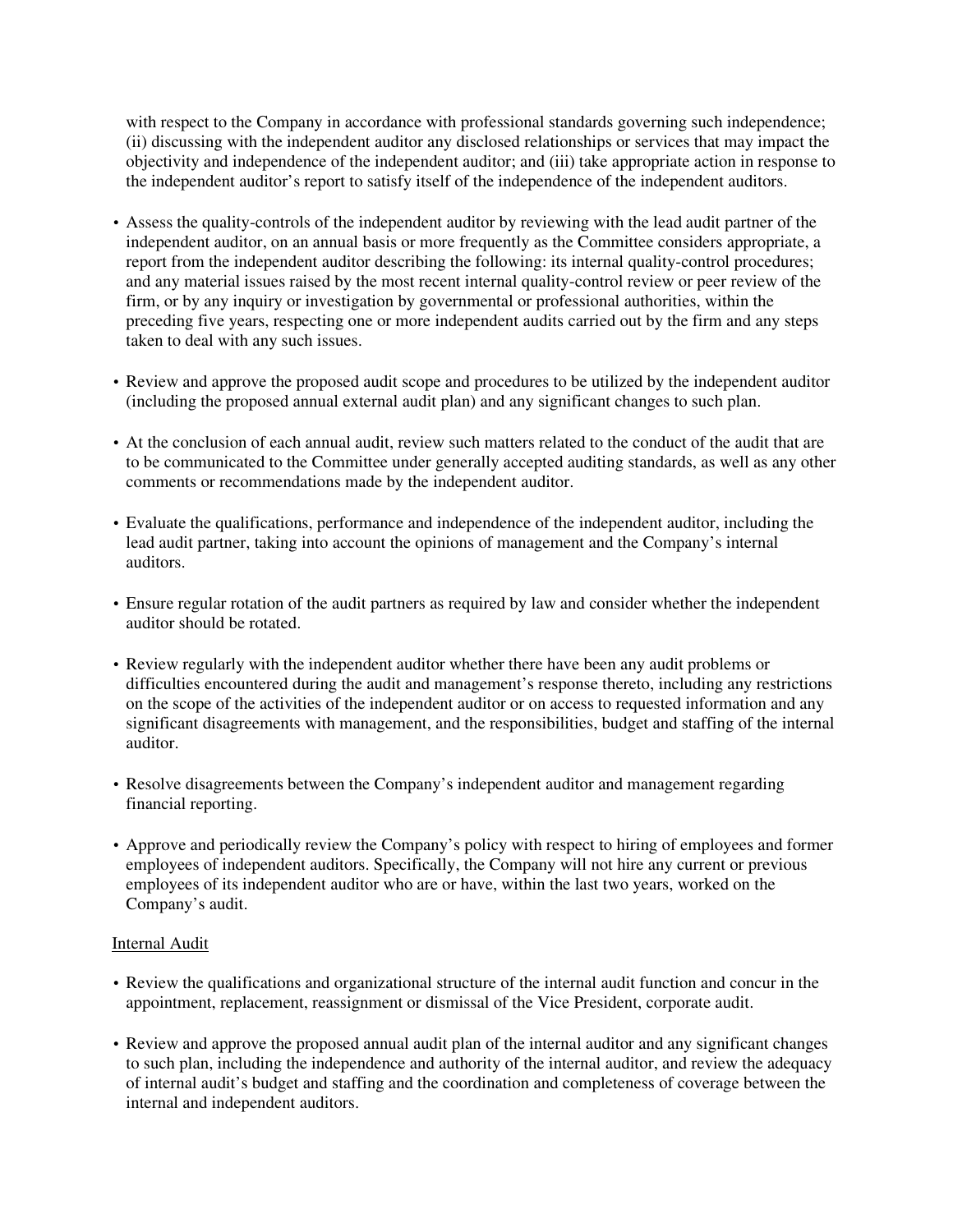• Receive periodic summaries of significant findings from completed internal audits and, as appropriate, the status of major audits in process. Receive progress reports on the completion of the current year's internal audit plan, including explanations for any significant deviations from the plan.

## Financial Reporting

- Review and discuss the Company's consolidated financial statements (including Management's Discussion and Analysis of Financial Condition and Results of Operations and any off-balance sheet arrangements) that will be contained in its Annual Report to Shareholders with management and the independent auditor to determine whether they are complete and consistent with information known to the Committee members, and whether the independent auditor is satisfied with the disclosure and content of those financial statements. Based on such review, recommend to the Board that the consolidated financial statements of the Company be included in its Annual Report on Form 10-K (and the Annual Report to Shareholders if distributed prior to the filing of the Form 10-K with the SEC).
- Review with management, the independent auditor and the internal auditor the interim consolidated financial statements of the Company (including Management's Discussion and Analysis of Financial Condition and Results of Operations and any off-balance sheet arrangements) and the results of the independent auditor's review of those statements. This review shall occur prior to the Company's filing of the Form 10-Q with the SEC and may, at the Committee's discretion, be performed by the Committee Chairperson.
- Discuss with the independent auditor the auditor's judgments about the quality and the acceptability of accounting principles used to prepare the Company's consolidated financial statements (including all relevant critical accounting policies and practices to be used), and all alternative treatments within GAAP for policies and practices related to material items that have been discussed by the independent auditors and management, ramifications of the use of such alternative disclosures and treatments, and the treatment preferred by the auditors.
- Review the impact on the annual financial statements of any significant accounting and reporting issues, including recent professional and regulatory pronouncements and any newly adopted or proposed changes in accounting principles that would significantly affect Baxter or its consolidated financial statements.
- Review as appropriate any analyses prepared by management and/or the independent auditors setting forth significant financial reporting issues and judgments made in connection with the preparation of the financial statements.
- Review all other material written communications between the independent auditors and management, such as any management letter or schedule of unadjusted differences, as provided to the Committee by the independent auditor.
- Discuss earnings press releases (particularly the use of any non-GAAP financial information), as well as financial information and earnings guidance provided to analysts and rating agencies, with the Committee prior to issuance of the release; provided that this review may, at the Committee's direction, be performed by the Committee Chairperson.

## Ethical and Legal Compliance

• Oversee legal and regulatory compliance as it relates to financial matters, including accounting,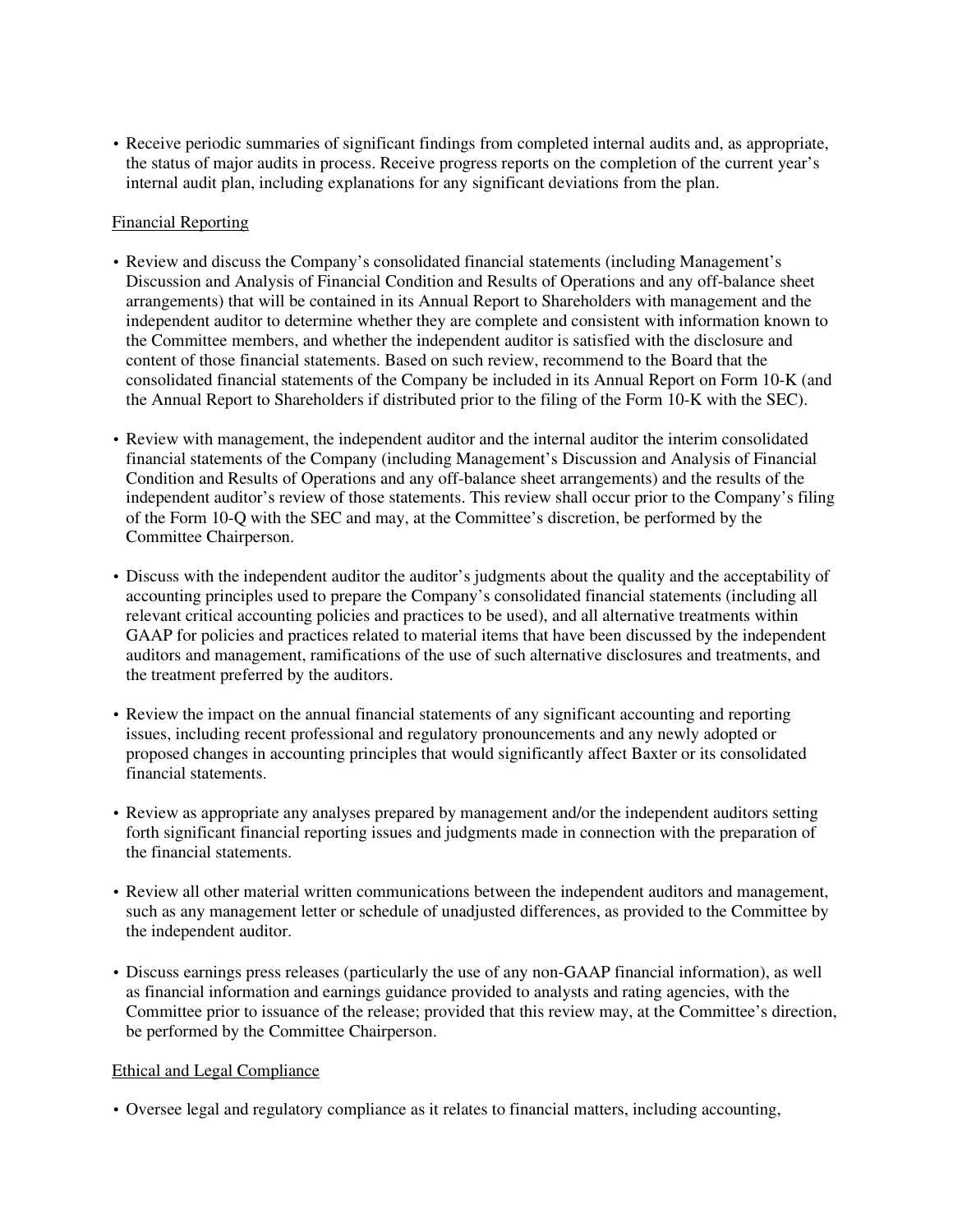auditing, financial reporting and related securities law issues (recognizing that the Quality, Compliance & Technology Committee is charged more broadly with oversight of legal, regulatory and other compliance).

- Periodically review with Company counsel legal and regulatory matters that may have a significant impact on Baxter or its financial statements.
- In conjunction with the Quality, Compliance & Technology Committee, evaluate whether management is effectively communicating the importance of Baxter's ethical and business practices standards, including the importance of internal accounting controls.
- Establish procedures for (i) the receipt, retention and treatment of complaints received by the Company regarding accounting, internal accounting controls or auditing matters, and (ii) the confidential, anonymous submission by employees of the Company of concerns regarding questionable accounting or auditing matters.

## Cybersecurity Risk Management

- Oversee the Company's cybersecurity risk management programs.
- Review reports from Company management and external advisors, if any, on cybersecurity, data privacy and other risks relevant to the Company's information system controls and security. These reports should include a review of the cybersecurity risks facing the Company, the Company's strategies to mitigate these risks and the Company's cyber crisis preparedness and disaster recovery capabilities. They should also include matters related to any cybersecurity incident, be it of the Company's information systems or products and services.
- Coordinate with the Quality, Compliance & Technology Committee on these matters as they relate to Baxter product security and safety.

## Certain Finance Activities

- The Committee shall have the authority to approve the following without further action by the Board:
	- Financing proposals, including loans and securities offerings for an amount in excess of what the Board previously approved in July 2012, as amended, and involving not more than \$50 million in excess of such amount, and matters relating thereto;
	- Proposed acquisitions, divestitures, partnerships, strategic alliances and other similar transactions involving a commitment by the Company of more than \$25 million, but not more than \$50 million; provided, that such amounts shall be calculated based on the fair market value of the underlying assets or transaction (as established by a third party valuation, the proposed purchase or sale price or otherwise); and
	- Proposed capital expenditures by the Company, of more than \$25 million, but not more than \$50 million.